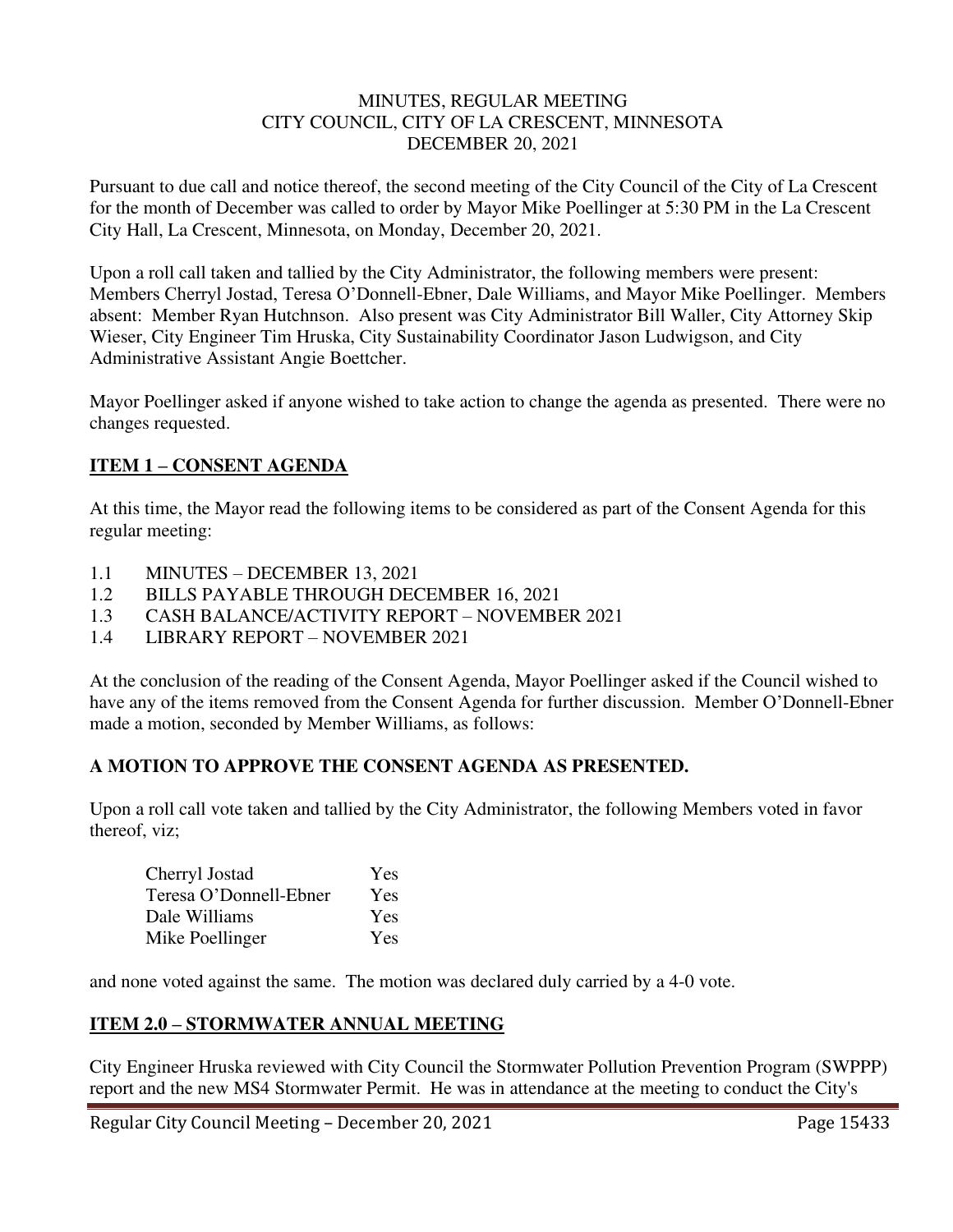annual stormwater meeting. This is one of the requirements of the City's stormwater permit, and the annual report that is submitted to the MPCA. The public meeting satisfies one of the requirements of the public participation/involvement sections of the stormwater permit. City Sustainability Coordinator Jason Ludwigson reviewed a public education, outreach and public improvement program for 2022 and City Council reviewed the proposed implementation plan. City Council also reviewed a copy of the City's current stormwater permit. Discussion and questions from City Council followed. Included in the discussion was Houston County's continued use of sand on County roads within the City limits. Mayor Poellinger opened the meeting for public comment and questions. There was no public input. The public comment portion was then closed. This item was informational, and no action was taken.

# **ITEM 3.1 – REVIEW ESTABLISHMENT OF STORMWATER UTILITY**

City Engineer Hruska reviewed with City Council the establishment of a stormwater utility. This topic has been discussed periodically over the years. In 1997, the City Council went through the process to establish a stormwater utility, but in the end did not adopt the ordinance necessary to establish the utility. In 2021, the City completed 3 stormwater projects. These included the restoration of the Beacon Valley Road ditch, the storm sewer upgrades at the Wildwood development, and improvements to the drainage ditch by the High School. In addition, the City has discussed future stormwater projects. These include additional improvements to the drainage ditch by the High school, maintenance to the storm sewer between Park Street and Elm Street, and the continued expansion of the Redwood Drive storm sewer system to reduce localized flooding events that occur periodically throughout the community. City Council reviewed an informational document prepared by the City of Hermantown, Minnesota, regarding the establishment of a stormwater utility. Discussion ensued by City Council. It was recommended to move forward with consideration of a stormwater utility and to have the City Engineer work with the City Attorney to prepare a more detailed report for review and discussion at a City Council meeting in the summer of 2022. Following discussion, Member O'Donnell-Ebner made a motion, seconded by Member Williams, as follows:

#### **MOTION TO APPROVE MOVING FORWARD WITH CONSIDERATION OF A STORMWATER UTILITY AND TO HAVE THE CITY ENGINEER WORK WITH THE CITY ATTORNEY TO PREPARE A MORE DETAILED REPORT FOR REVIEW AND DISCUSSION AT A CITY COUNCIL MEETING IN THE SUMMER OF 2022.**

Upon a roll call vote taken and tallied by the City Administrator, all Members present voted in favor thereof, viz;

| Cherryl Jostad         | Yes        |
|------------------------|------------|
| Teresa O'Donnell-Ebner | Yes        |
| Dale Williams          | <b>Yes</b> |
| Mike Poellinger        | <b>Yes</b> |

and none voted against the same. The motion was declared duly carried by a 4-0 vote.

### **ITEM 3.2 – ENGINEERING AGREEMENT – DNR GRANT**

City Engineer Hruska reviewed with City Council that the City has received a \$128,105.83 State Park Road Account grant from the Minnesota Department of Natural Resources that will pay for 100% of the

Regular City Council Meeting – December 20, 2021 Page 15434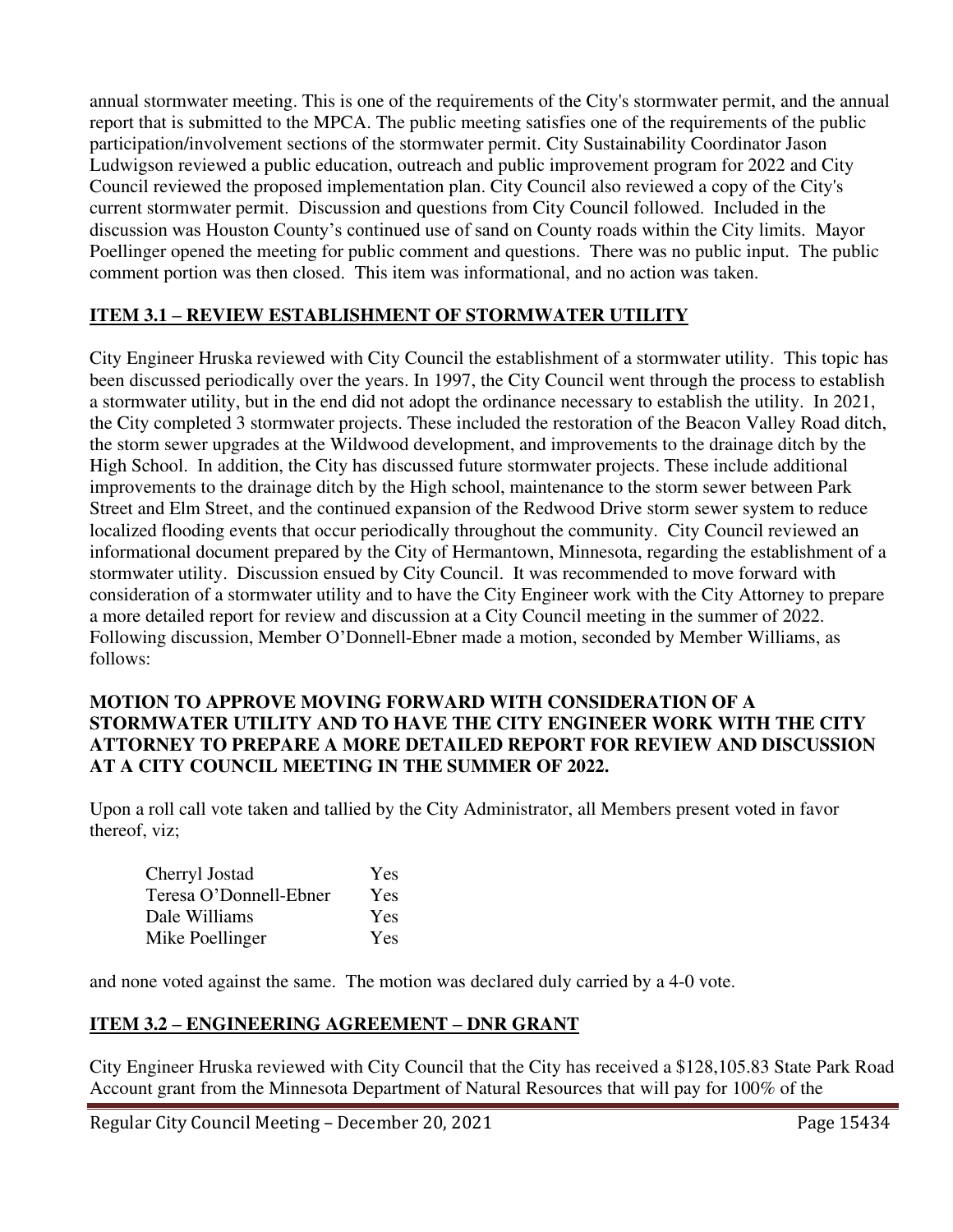construction cost to reconstruct the Sportsman Landing Road. This project will improve the separation between the road and the Wagon Wheel Trail and will also allow the City to plan for the connection of the trail to the West Channel Bridge. It was recommended to City Council to expand the scope of the engineering agreement to include the Monte Carlo Road. The Monte Carlo Road is in need of repair, and this may be an opportune time for the work to be completed. The 2022 budget does not presently include funds for the Monte Carlo Road portion of the project. City Council reviewed an engineering agreement for the project. The engineering costs are not grant eligible for reimbursement. There are funds in the 2022 general fund budget for this expenditure. In order to proceed with the project, it was recommended that City Council accept the engineering agreement with WHKS. Following discussion, Member Williams made a motion, seconded by Member O'Donnell-Ebner, as follows:

### **MOTION TO ACCEPT THE PROFESSIONAL SERVICES AGREEMENT BETWEEN THE CITY OF LA CRESCENT AND WHKS & CO. FOR THE SPORTSMAN'S LANDING ACCESS ROAD PROJECT TO INCLUDE THE MONTE CARLO ROAD AND TO USE FUNDS IN THE 2022 GENERAL FUND BUDGET FOR THIS EXPENDITURE.**

Upon a roll call vote taken and tallied by the City Administrator, all Members present voted in favor thereof, viz;

| Cherryl Jostad         | Yes        |
|------------------------|------------|
| Teresa O'Donnell-Ebner | <b>Yes</b> |
| Dale Williams          | Yes        |
| Mike Poellinger        | Yes        |

and none voted against the same. The motion was declared duly carried by a 4-0 vote.

# **ITEM 3.3 – WAGON WHEEL PROJECT CHANGE ORDER**

City Engineer Hruska reviewed with City Council a memo regarding a change order to the Wagon Wheel Phase 3, Bridge project. After the project was bid, the contractor was asked if any value engineering could be made to provide some cost saving to the job. The memo included modifications that have been recommended relating to the lights and electrical system. WHKS has reviewed the proposed changes and concluded that these modifications will not negatively impact the project from an engineering point of view. It was recommended to City Council to review and approve the proposed alterations as submitted by ICON Constructors, LLC. Following discussion, Member O'Donnell-Ebner made a motion, seconded by Member Williams, as follows:

#### **MOTION TO APPROVE THE PROPOSED CHANGE ORDER TO WAGON WHEEL PHASE 3, BRIDGE PROJECT AS SUBMITTED BY ICON CONSTRUCTORS, LLC RELATING TO THE LIGHTS AND ELECTRICAL SYSTEM.**

Upon a roll call vote taken and tallied by the City Administrator, all Members present voted in favor thereof, viz;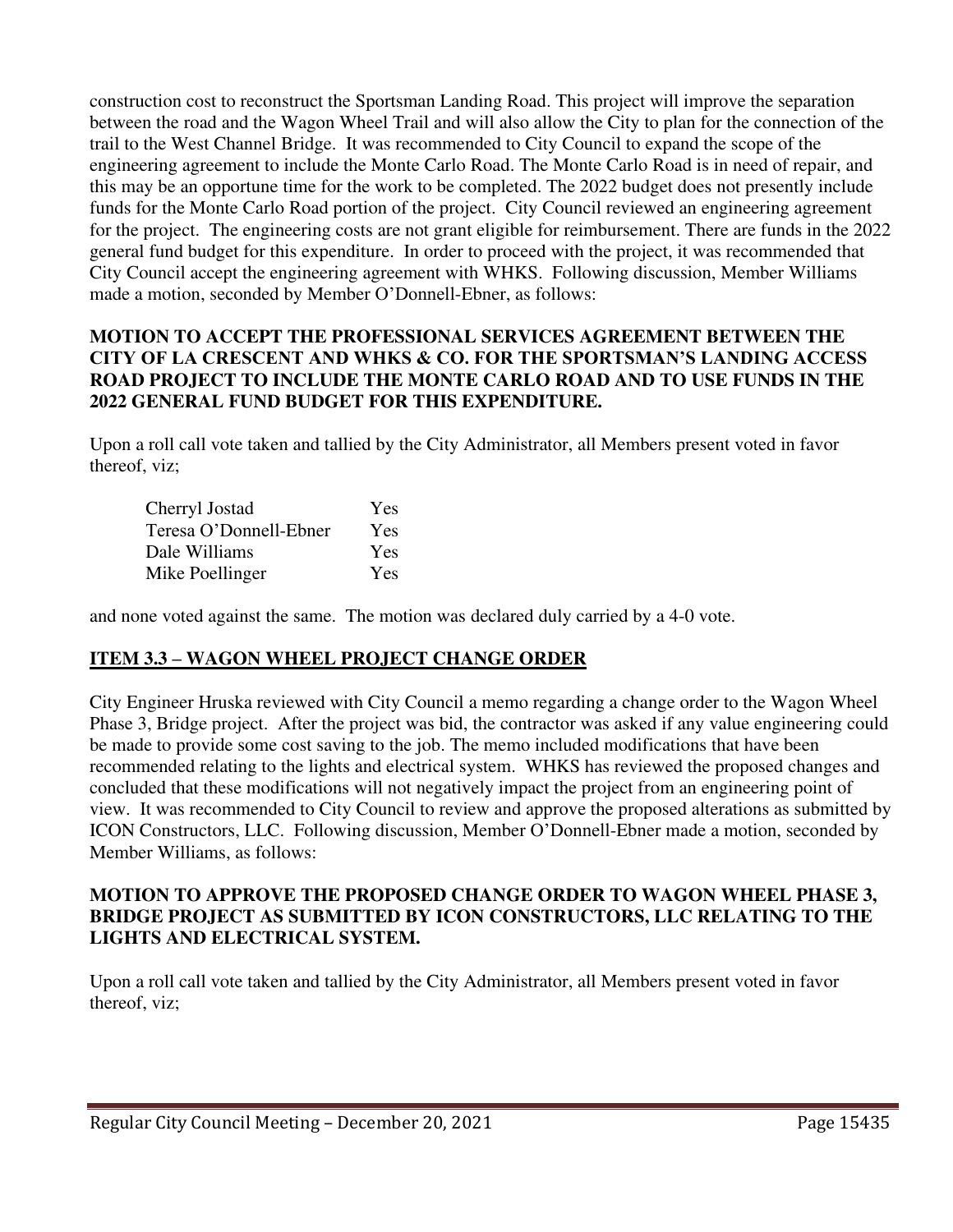| Cherryl Jostad         | Yes        |
|------------------------|------------|
| Teresa O'Donnell-Ebner | Yes        |
| Dale Williams          | <b>Yes</b> |
| Mike Poellinger        | Yes        |

and none voted against the same. The motion was declared duly carried by a 4-0 vote.

## **ITEM 3.4 – 2022 LICENSE RENEWALS**

City Council reviewed a list of additional 2022 license renewal applications that were received following the last City Council meeting. The applications appear to be in order, and it was recommended to City Council to approve the license renewal applications. It was noted that La Crescent Wine & Spirit has provided the required insurance certificate. Following discussion, Member Jostad made a motion, seconded by Member O'Donnell-Ebner, as follows:

#### **MOTION TO APPROVE THE PRESENTED LIST OF LICENSE RENEWALS FOR 2022 FOR THE FOLLOWING:**

# **LIQUOR OFF-SALE – APPLE VILLAGE LIQUOR; LA CRESCENT WINE & SPIRIT**

### **SOLID WASTE – HILLTOPPER REFUSE & RECYCLING; WASTE MANAGEMENT**

Upon a roll call vote taken and tallied by the City Administrator, all Members present voted in favor thereof, viz;

| Cherryl Jostad         | Yes |
|------------------------|-----|
| Teresa O'Donnell-Ebner | Yes |
| Dale Williams          | Yes |
| Mike Poellinger        | Yes |

and none voted against the same. The motion was declared duly carried by a 4-0 vote.

### **ITEM 3.5 – COMMUNITY DEVELOPMENT PROPOSAL**

City Administrator Waller reviewed with City Council that the City received the two proposals to provide community/economic development services to the City of La Crescent. The first was from Larry Kirch - \$40.00 per hour; and the second from CEDA - \$89.00 per hour. It was recommended to accept the proposal submitted by Larry Kirch. Mr. Kirch was employed as the La Crosse Director of Planning and Development from 1993 - 2014, and is currently employed as the Development Services Director in Apache Junction, Arizona. Mr. Kirch would be able to work remotely in early 2022, and would be available in person beginning March of 2022. City Council reviewed a contract for professional services with Mr. Kirch. The contract has been expanded to include serving as staff to the Planning Commission. Given Mr. Kirch's extensive background and experience in this field, it would be extremely helpful and beneficial to the City to add this to the contract. Following discussion it was recommended to City Council to also approve the contract with the following additional changes: Larry Kirch be changed to Prologue Planning Group; and include that Mr. Kirch works with and attends and presents at the Development Commission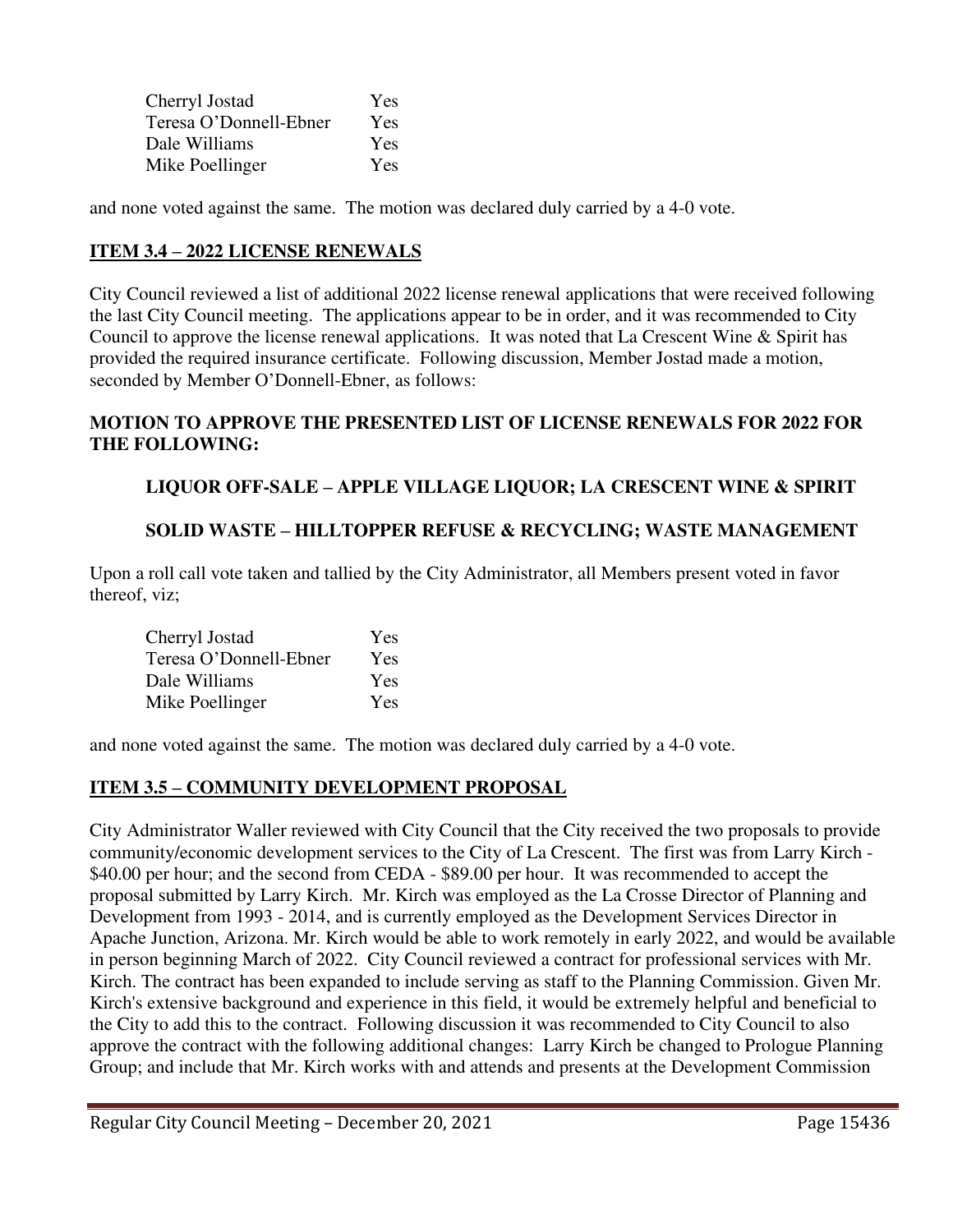Meetings. Following discussion, Member Jostad made a motion, seconded by Member Williams, as follows:

### **MOTION TO APPROVE THE PROPOSAL SUBMITTED BY LARRY KIRCH TO PROVIDE COMMUNITY/ECONOMIC DEVELOPMENT SERVICES TO THE CITY OF LA CRESCENT INCLUDING THE ADDITIONAL CHANGES OF LARRY KIRCH BE CHANGED TO PROLOGUE PLANNING GROUP; AND INCLUDE THAT MR. KIRCH WORKS WITH AND ATTENDS AND PRESENTS AT THE DEVELOPMENT COMMISSION MEETINGS.**

Upon a roll call vote taken and tallied by the City Administrator, all Members present voted in favor thereof, viz;

| Cherryl Jostad         | Yes        |
|------------------------|------------|
| Teresa O'Donnell-Ebner | <b>Yes</b> |
| Dale Williams          | Yes        |
| Mike Poellinger        | Yes        |

and none voted against the same. The motion was declared duly carried by a 4-0 vote.

### **ITEM 3.6 – 2022 PROFESSIONAL SERVICES AGREEMENTS**

City Administrator Waller reviewed with City Council the 2022 professional service agreements/contracts with City Council regarding WHKS & Co. for engineering, Wieser Law Office for legal, and Jason Ludwigson for Sustainability Coordinator for the City of La Crescent. It was recommended to City Council to approve the 2022 fee schedules for WHKS & Co. and Wieser Law Office. It was also recommended to City Council to approve an increase in the fee charged by Jason Ludwigson for 2022 from \$28.00 per hour to \$32.00 per hour, and that the hours of the contract be expanded from 25 to 28 hours per week. City Council reviewed a revised agreement with the additional duties highlighted for the Sustainability Coordinator. Following discussion, the following Motions were made:

Member Williams made a motion, seconded by Member O'Donnell-Ebner, as follows:

### **MOTION TO APPROVE THE 2022 FEE SCHEDULE WITH WHKS & CO. AS PRESENTED FOR ENGINEERING SERVICES.**

Upon a roll call vote taken and tallied by the City Administrator, the following Members voted in favor thereof, viz;

| Cherryl Jostad         | Yes |
|------------------------|-----|
| Teresa O'Donnell-Ebner | Yes |
| Dale Williams          | Yes |
| Mike Poellinger        | Yes |

and none voted against the same. The motion was declared duly carried by a 4-0 vote.

Member Jostad made a motion, seconded by Member Williams, as follows:

Regular City Council Meeting – December 20, 2021 Page 15437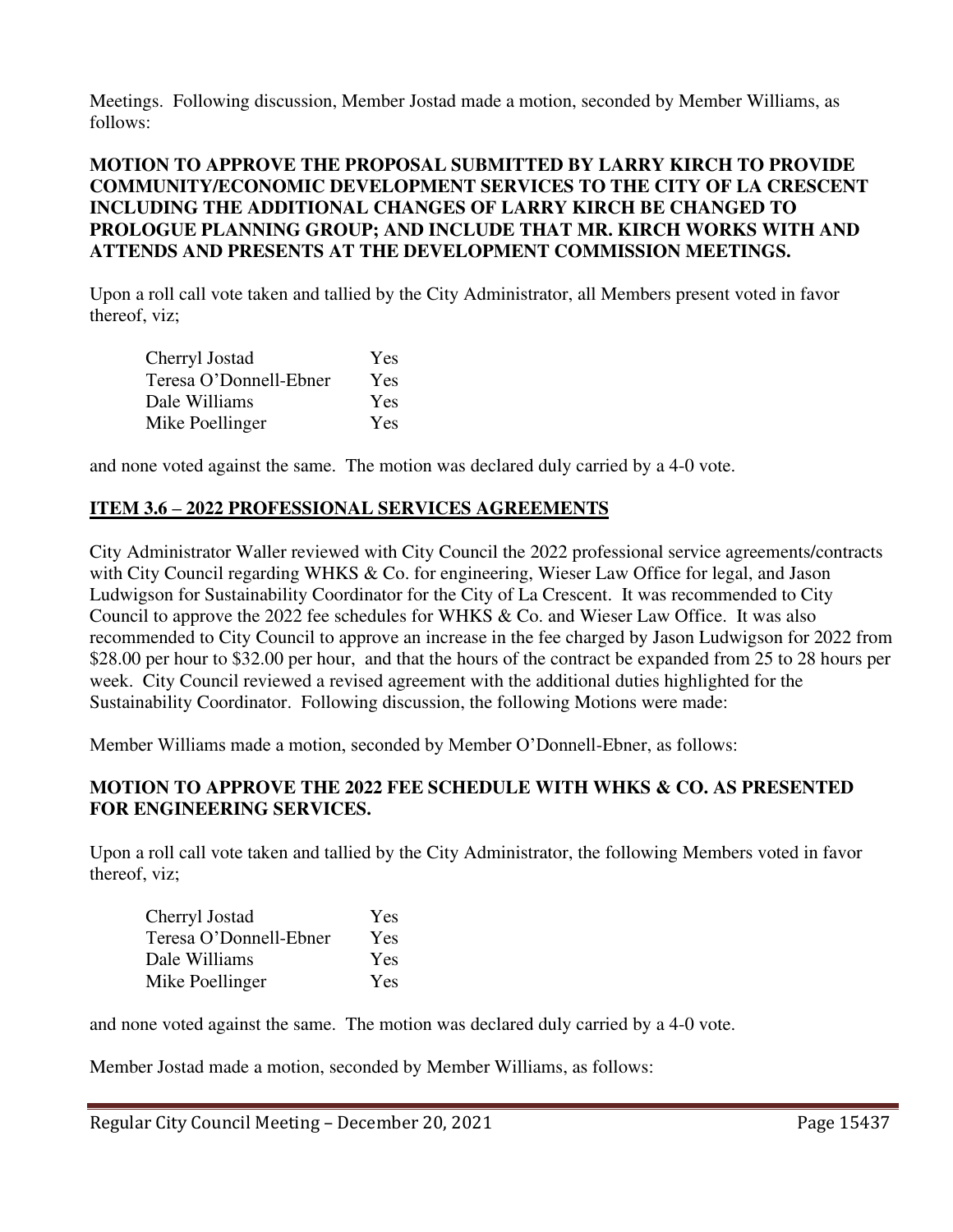#### **MOTION TO APPROVE THE 2022 FEE SCHEDULE WITH WIESER LAW OFFICE, P.C. AS PRESENTED FOR LEGAL SERVICES.**

Upon a roll call vote taken and tallied by the City Administrator, the following Members voted in favor thereof, viz;

| Cherryl Jostad         | Yes        |
|------------------------|------------|
| Teresa O'Donnell-Ebner | Yes        |
| Dale Williams          | <b>Yes</b> |
| Mike Poellinger        | <b>Yes</b> |

and none voted against the same. The motion was declared duly carried by a 4-0 vote.

Member Williams made a motion, seconded by Member O'Donnell-Ebner, as follows:

### **MOTION TO APPROVE A CONTRACT WITH JASON LUDWIGSON FOR SUSTAINABILITY COORDINATOR WHICH INCLUDES AN INCREASE IN THE HOURLY FEE TO \$32.00 PER HOUR, EXPANDS TO 28 HOURS PER WEEK AND INCLUDES ADDITIONAL DUTIES.**

Upon a roll call vote taken and tallied by the City Administrator, the following Members voted in favor thereof, viz;

| Cherryl Jostad         | Yes        |
|------------------------|------------|
| Teresa O'Donnell-Ebner | Yes        |
| Dale Williams          | <b>Yes</b> |
| Mike Poellinger        | Yes        |

and none voted against the same. The motion was declared duly carried by a 4-0 vote.

### **ITEM 3.7 – PERSONNEL COMMITTEE RECOMMENDATIONS**

City Administrator Waller reviewed with City Council the following recommendations from the Personnel Committee:

- 1. That the City Council hire Nick Skree as a Police Officer for the City of La Crescent. This will fill the vacancy created by Justin Thorson's resignation. Pursuant to the terms and conditions of the LELS contract, Mr. Skree will serve a 12-month probationary period. For City Council information, Mr. Skree has worked as a part-time Police Officer for the City of La Crescent since August of 2021
- 2. Given the delay in filling the position of Bookkeeper, the following items will be delayed until January of 2022:
	- a. Establishment of a post-retirement healthcare savings plan for full-time City employees that are not represented by a bargaining unit.
	- b. A review of job descriptions for the Administrative Assistant and Office Assistant positions.
	- c. A phased retirement option for Debbie Shimshak.
	- d. A memorandum of understanding with the AFSCME Union regarding Kara Tarrence assuming certain responsibilities in the interim as the City's Finance Director.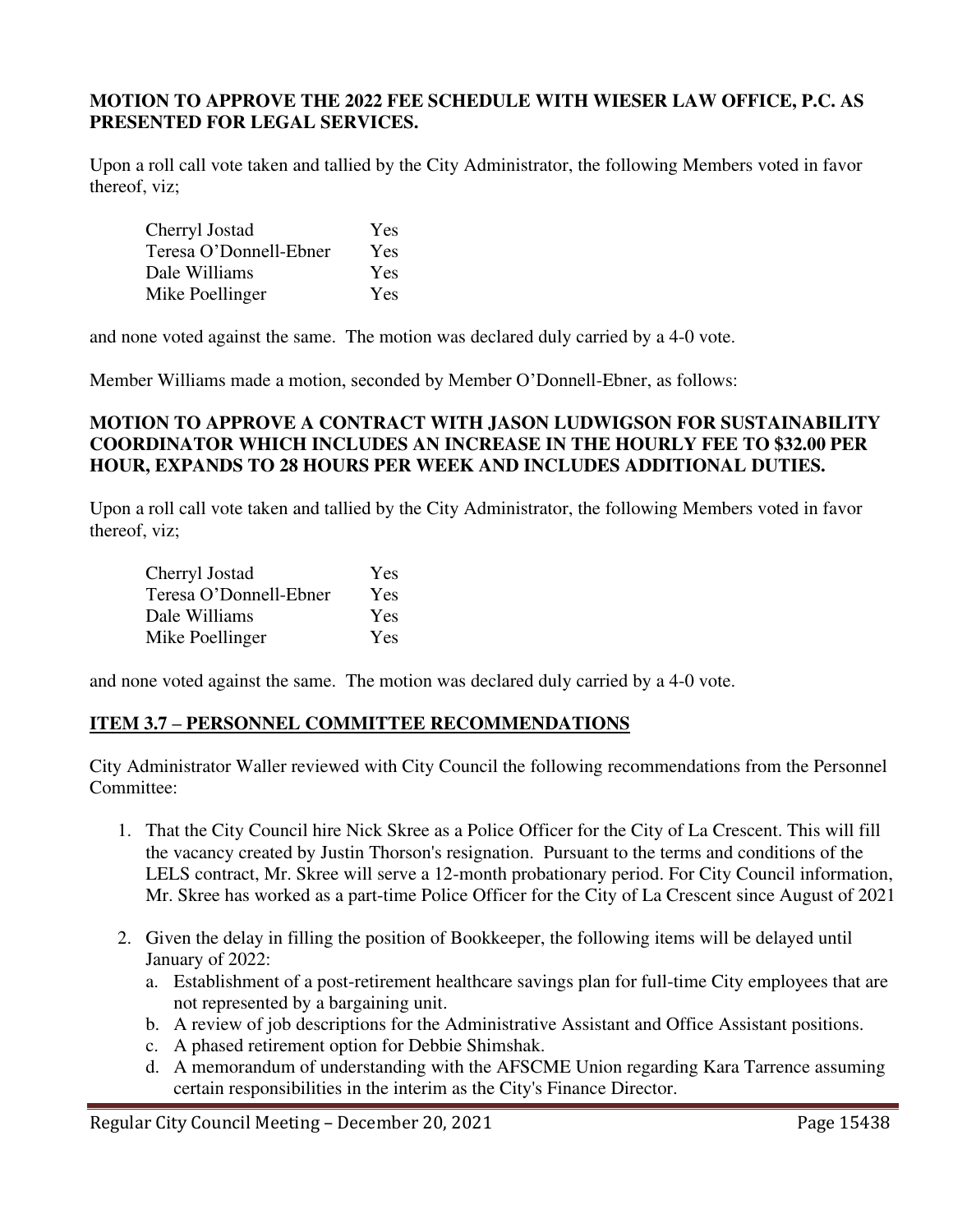Following discussion, Member Williams made a motion, seconded by Member O'Donnell-Ebner, as follows:

# **MOTION TO ACCEPT THE HIRING OF NICK SKREE AS A POLICE OFFICER FOR THE CITY OF LA CRESCENT AND PURSUANT TO THE TERMS AND CONDITIONS OF THE LELS CONTRACT, MR. SKREE WILL SERVE A 12-MONTH PROBATIONARY PERIOD.**

Upon a roll call vote taken and tallied by the City Administrator, the following Members voted in favor thereof, viz;

| Cherryl Jostad         | Yes        |
|------------------------|------------|
| Teresa O'Donnell-Ebner | Yes        |
| Dale Williams          | Yes        |
| Mike Poellinger        | <b>Yes</b> |

and none voted against the same. The motion was declared duly carried by a 4-0 vote.

City Council reviewed the update on hiring of bookkeeper and items delayed until January, 2022. This item was informational, and no action was taken.

#### **ITEM 3.8 - HAZARDOUS BUILDING ASSESSMENT**

City Attorney Wieser reviewed with City Council the executed Order for Judgment and Judgment regarding the property at 226 3rd Street N. It was recommended to City Council to authorize that the Judgment amount be sent to the County Assessor to be included as an assessment on the 2022 taxes. Following discussion, Member Jostad made a motion, seconded by Member Williams, as follows:

#### **MOTION TO AUTHORIZE THAT THE JUDGMENT AMOUNT ON THE PROPERTY AT 226 3 RD STREET N PROPERTY BE SENT TO THE COUNTY ASSESSOR TO BE INCLUDED AS AN ASSESSMENT ON THE 2022 TAXES.**

Upon a roll call vote taken and tallied by the City Administrator, the following Members voted in favor thereof, viz;

| Cherryl Jostad         | Yes |
|------------------------|-----|
| Teresa O'Donnell-Ebner | Yes |
| Dale Williams          | Yes |
| Mike Poellinger        | Yes |

and none voted against the same. The motion was declared duly carried by a 4-0 vote.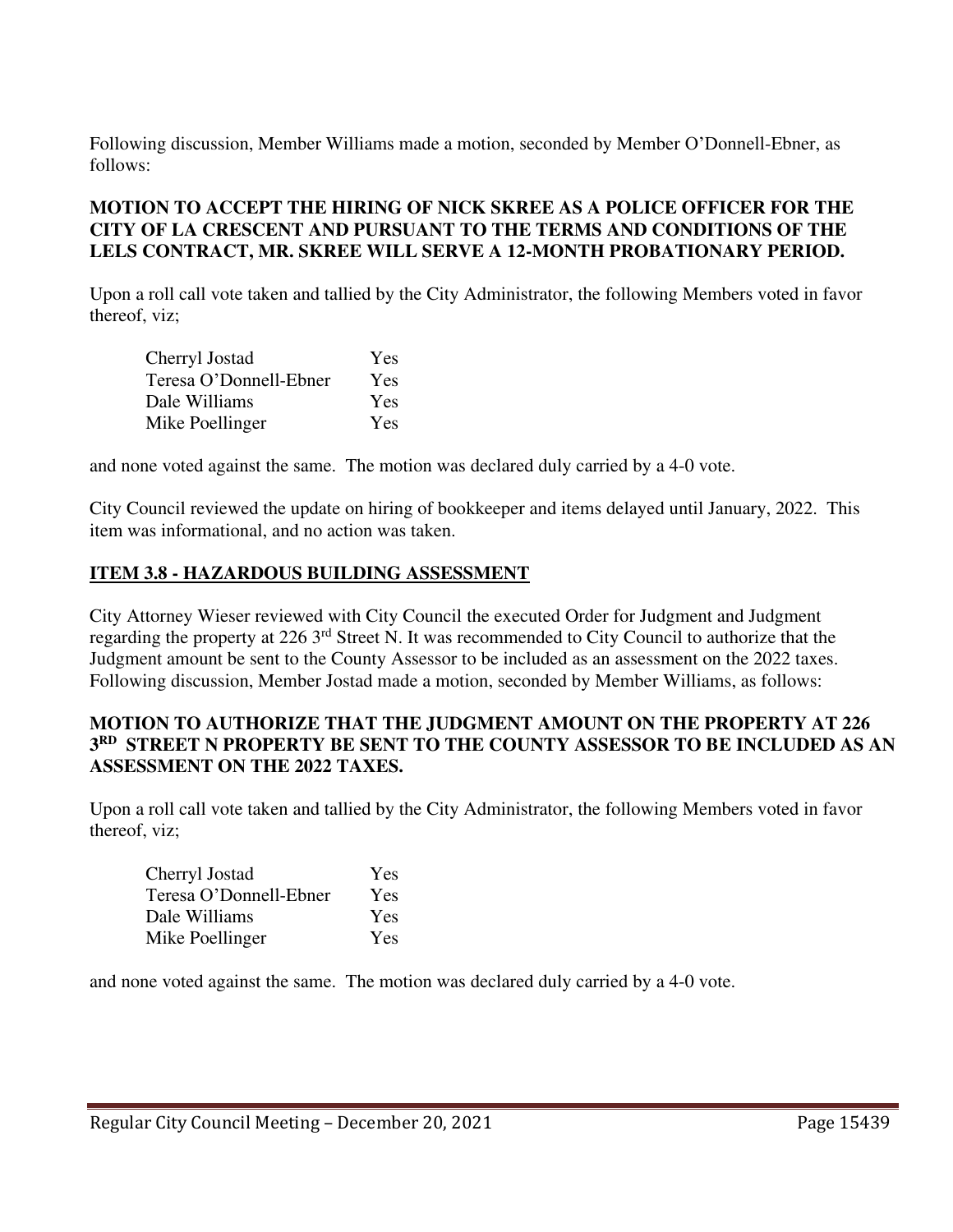## **ITEM 3.9 – COVID-19 REPORT**

City Administrator Waller informed City Council that the Covid-19 Review that Ryan Stotts is completing will be presented at the January 24, 2022 City Council Meeting. This item was informational, and no action was taken.

# **ITEM 3.10 – LA CRESCENT LIONS CLUB FROZEN APPLE HIKE**

Member O'Donnell-Ebner stepped away as Council Member to address City Council regarding the La Crescent Lions Club Frozen Apple Hike. The Lions Club would like to host a new winter community event featuring one of La Crescent's nature trails to create a free candlelight hike suitable for all ages. They would request the following assistance from the City:

- 1. Reserve Vet's Park and the Eagle Bluff Access Trail for Saturday, February 12, 2022;
- 2. Placement of a couple barricades at the entrance to the upper parking lot;
- 3. Permission to run a UTV on the trail to assist with event setup, including placement of luminaria, firepit, and beverage station on the trail; and
- 4. Possible assistance with other miscellaneous items, such as barrels for garbage.

City Council reviewed a description and background for the hike. It was recommended to City Council to approve the hike. Following discussion, Member Williams made a motion, seconded by Member Jostad, as follows:

### **MOTION TO APPROVE THE LA CRESCENT LIONS CLUB FROZEN APPLE HIKE ON FEBRUARY 12, 2022 ON THE EAGLE BLUFF ACCESS TRAIL, ALONG WITH THE REQUESTED ASSISTANCE STATED ABOVE.**

Upon a roll call vote taken and tallied by the City Administrator, the following Members voted in favor thereof, viz;

| Cherryl Jostad  | Yes        |
|-----------------|------------|
| Dale Williams   | Yes        |
| Mike Poellinger | <b>Yes</b> |

Member Teresa O'Donnell-Ebner abstained from voting, and none voted against the same. The motion was declared duly carried by a 3-0 vote.

### **ITEM 3.11 – DONATION RESOLUTION**

City Council reviewed a Donation Resolution for Wieser Memorial Park. Following discussion, Member Jostad introduced the following resolution and moved its passage and adoption:

### **RESOLUTION NO. 12-21-44**

### **RESOLUTION ACCEPTING DONATION MADE TO THE CITY OF LA CRESCENT FOR WIESER MEMORIAL PARK**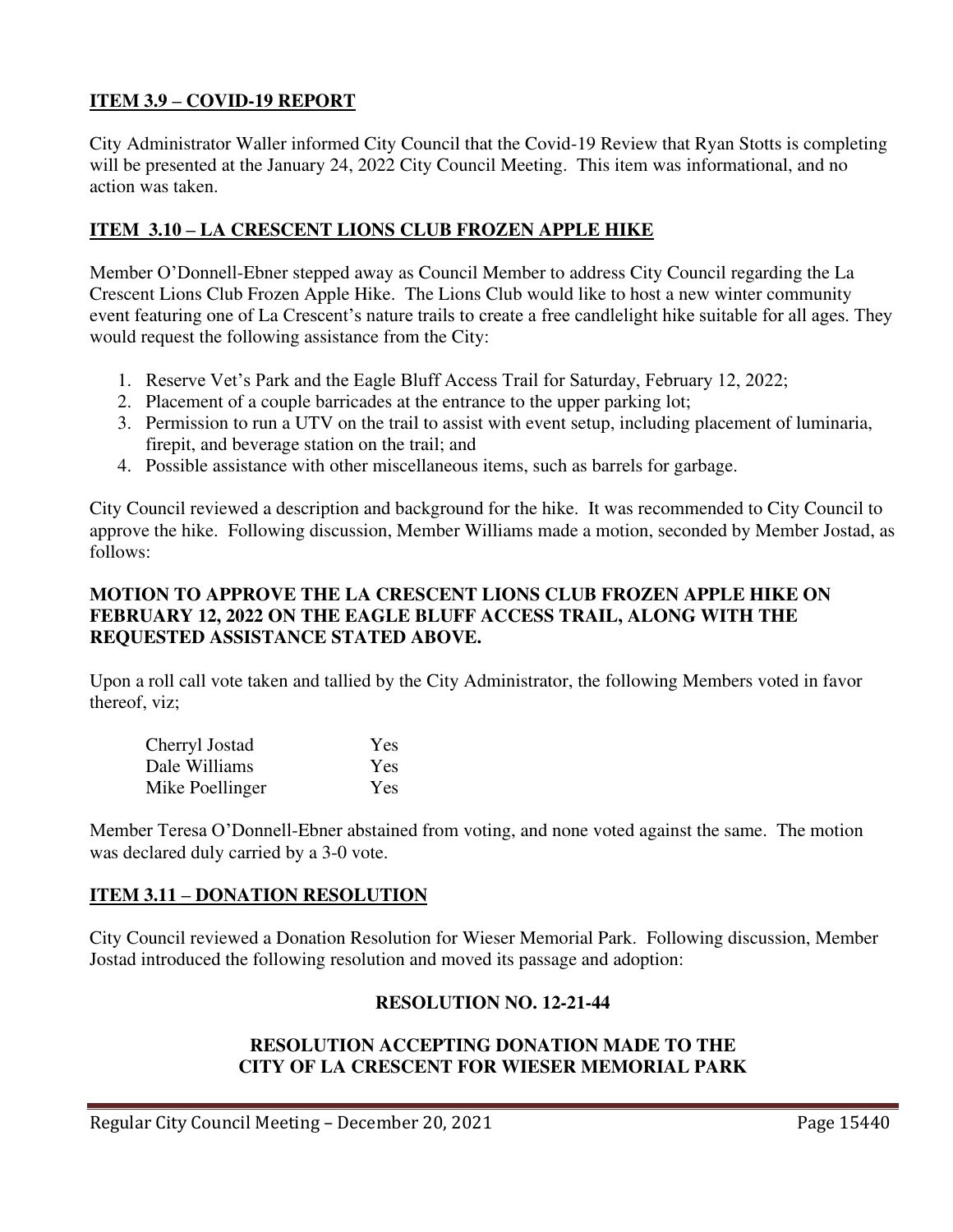WHEREAS, the City of La Crescent ("La Crescent") is required by Minn. Stat. § 465.03 to accept donations by Resolution;

WHEREAS, an anonymous donor would like to donate \$30,964.00 to Wieser Memorial Park to be used for the specific purpose of improvements to the park shelter and bathroom facilities.

WHEREAS, La Crescent agrees to accept the donation for Wieser Memorial Park subject to the conditions identified above.

NOW, THEREFORE, BE IT RESOLVED that the City Council of the City of La Crescent hereby accepts the donation stated above for Wieser Memorial Park subject to the conditions identified above.

ADOPTED this 20<sup>th</sup> day of December, 2021.

SIGNED:

ATTEST:

 $\overline{\phantom{a}}$  , and the contract of the contract of the contract of the contract of the contract of the contract of the contract of the contract of the contract of the contract of the contract of the contract of the contrac Mayor

\_\_\_\_\_\_\_\_\_\_\_\_\_\_\_\_\_\_\_\_\_\_\_\_\_\_\_\_\_ City Administrator

The foregoing motion was duly seconded by Member O'Donnell-Ebner and upon a roll call vote taken and tallied by the City Administrator, all Members present voted in favor thereof, viz;

| Cherryl Jostad         | Yes |
|------------------------|-----|
| Teresa O'Donnell-Ebner | Yes |
| Dale Williams          | Yes |
| Mike Poellinger        | Yes |

and none voted against the same. The motion was declared duly carried by a 4-0 vote and the resolution duly passed and adopted.

# **ITEM 8 – CHAMBER OF COMMERCE**

The La Crescent Chamber of Commerce updated City Council on Chamber events and thanked the La Crescent Fire Department for the escort of Santa and Mrs. Claus at the Christmas in La Crescent event.

Houston County Commissioner, Dewey Severson, gave an update to City Council on the No Wake Zone for the West Channel of the Mississippi River that will be in place for the spring boating season.

There being no further business to come before the Council at this time, Member Williams made a motion, seconded by Member O'Donnell-Ebner, to adjourn the meeting. Upon a roll call vote taken and tallied by the City Administrator, the following Members present voted in favor thereof, viz;